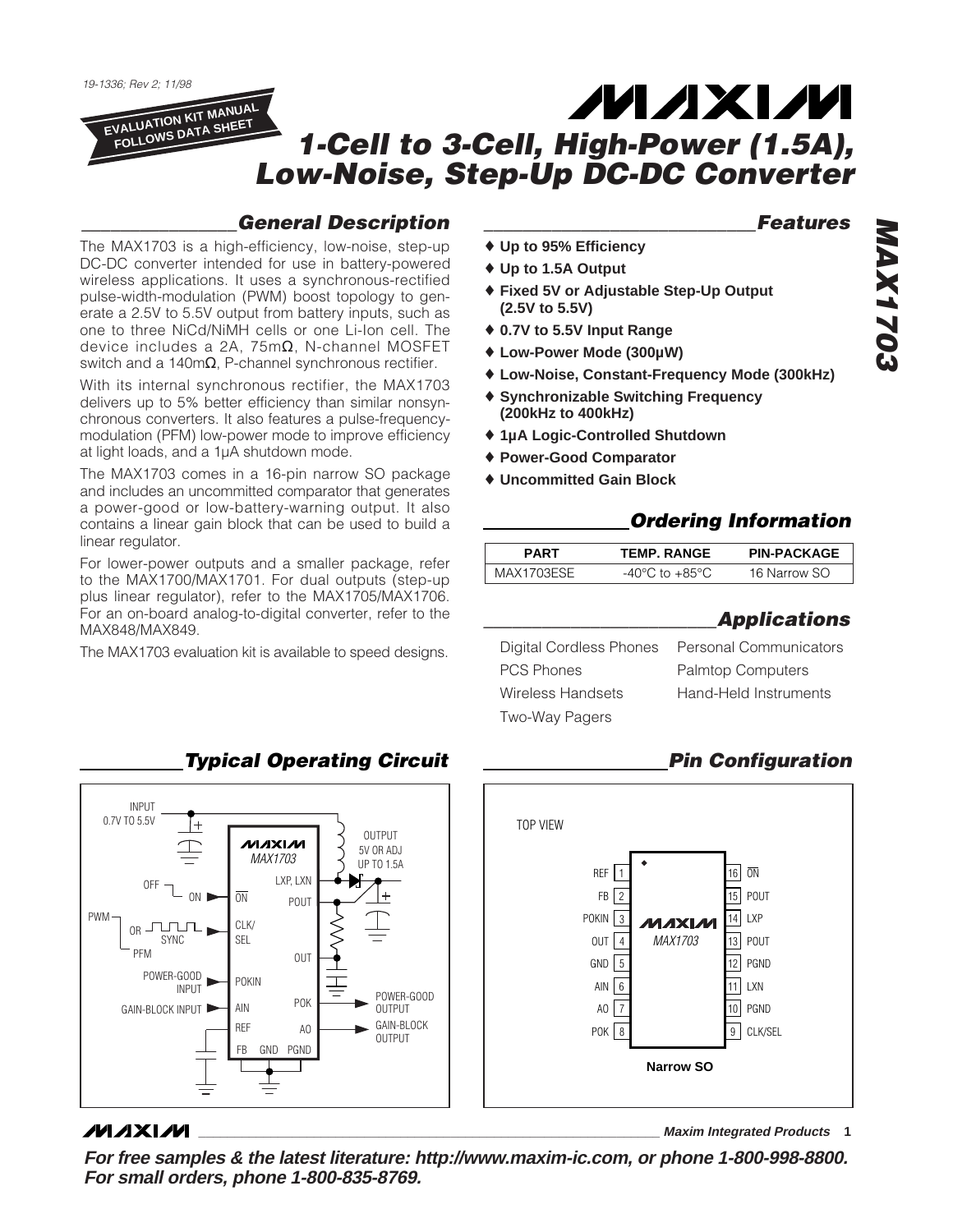## **ABSOLUTE MAXIMUM RATINGS**

| POUT. CLK/SEL. AIN. REF. FB.                        |  |
|-----------------------------------------------------|--|
|                                                     |  |
| Continuous Power Dissipation $(T_A = +70^{\circ}C)$ |  |
| Narrow SO (derate 8.70mW/°C above +70°C) 696mW      |  |

| Operating Temperature Range 40°C to +85°C |  |
|-------------------------------------------|--|
|                                           |  |
| Storage Temperature Range -65°C to +160°C |  |
| Lead Temperature (soldering, 10sec)+300°C |  |

Stresses beyond those listed under "Absolute Maximum Ratings" may cause permanent damage to the device. These are stress ratings only, and functional operation of the device at these or any other conditions beyond those indicated in the operational sections of the specifications is not implied. Exposure to absolute maximum rating conditions for extended periods may affect device reliability.

## **ELECTRICAL CHARACTERISTICS**

 $(CLK/SEL = AIN = \overline{ON} = POKIN = FB = PGND = GND, OUT = POUT, LXP = LXN, VOUT = 5.3V (Note 1), **TA = 0°C to +85°C**, unless$ otherwise noted. Typical values are at  $T_A = +25^{\circ}C$ .)

| <b>PARAMETER</b>                 | <b>CONDITIONS</b>                                                                                                |                 | <b>MIN</b> | <b>TYP</b> | <b>MAX</b> | <b>UNITS</b> |  |
|----------------------------------|------------------------------------------------------------------------------------------------------------------|-----------------|------------|------------|------------|--------------|--|
| <b>DC-DC CONVERTER</b>           |                                                                                                                  |                 |            |            |            |              |  |
| Input Supply Range               | (Note 2)                                                                                                         |                 |            | 0.7        | 5.5        | $\vee$       |  |
| Minimum Start-Up Voltage         | $I_{LOAD}$ < 1mA, $T_A$ = +25°C (Note 3)                                                                         |                 |            | 0.9        | 1.1        | $\vee$       |  |
| Frequency in Start-Up Mode       | $V_{\text{OUT}} = 1.5V$                                                                                          |                 | 40         | 140        | 300        | kHz          |  |
| Output Voltage<br>(Note 4)       | $V_{FB}$ < 0.1V, CLK/SEL = OUT,<br>$0 \le I_{LX} \le 1.1$ A, VBATT = 3.7V                                        |                 |            | 5.05       | 5.20       | $\vee$       |  |
| FB Regulation Voltage            | Adjustable output, CLK/SEL = OUT,<br>$0 \le I_{LX} \le 1.1$ A, V <sub>BATT</sub> = 2.2V, V <sub>OUT</sub> = 3.3V |                 | 1.21       | 1.24       | 1.255      | $\vee$       |  |
| FB Input Current                 | $VFB = 1.25V$                                                                                                    |                 |            | 0.1        | 20         | nA           |  |
| Output Voltage Adjust Range      |                                                                                                                  |                 | 2.5        |            | 5.5        | $\vee$       |  |
| Output Voltage Lockout Threshold | (Note 5)                                                                                                         |                 | 2.0        | 2.15       | 2.3        | $\vee$       |  |
| Load Regulation (Note 6)         | CLK/SEL = OUT, no load to full load                                                                              |                 |            | $-1.6$     |            | $\%$         |  |
| Supply Current in Shutdown       | $\overline{ON} = OUT$                                                                                            |                 |            | 0.1        | 20         | μA           |  |
| Supply Current in Low-Power Mode | $CLK/SEL = GND (Note 1)$                                                                                         |                 |            | 65         | 120        | μA           |  |
| Supply Current in Low-Noise Mode | $CLK/SEL = OUT (Note 1)$                                                                                         |                 |            | 150        | 300        | μA           |  |
| <b>DC-DC SWITCHES</b>            |                                                                                                                  |                 |            |            |            |              |  |
| POUT, LXP Leakage Current        | $V_{LXP} = 0V$ , $V_{OUIT} = V_{ON} = 5.5V$                                                                      |                 |            | 0.1        | 20         | μA           |  |
| <b>LXN Leakage Current</b>       | $V_{\overline{ON}} = V_{LYN} = V_{OUT} = 5.5V$                                                                   |                 |            | 0.1        | 20         | μA           |  |
|                                  | N-channel                                                                                                        | $CLK/SEL = GND$ |            | 0.14       | 0.25       | $\Omega$     |  |
| Switch On-Resistance             |                                                                                                                  | $CLK/SEL = OUT$ |            | 0.075      | 0.13       |              |  |
|                                  | P-channel                                                                                                        |                 |            | 0.13       | 0.25       |              |  |
| N-Channel Current Limit          | CLK/SEL = OUT                                                                                                    |                 | 2200       | 2700       | 3200       | mA           |  |
|                                  | $CLK/SEL = GND$                                                                                                  |                 | 500        | 800        | 1100       | mA           |  |
| P-Channel Turn-Off Current       | $CLK/SEL = GND$                                                                                                  |                 |            | 160        | 260        | mA           |  |
| <b>POWER-GOOD COMPARATOR</b>     |                                                                                                                  |                 |            |            |            |              |  |
| POKIN Trip Level                 | <b>Rising VPOKIN</b>                                                                                             |                 | 1.225      | 1.250      | 1.275      | $\vee$       |  |
| POKIN Input Current              | $V$ POKIN = 0.7 $V$                                                                                              |                 | $-20$      |            | 20         | nA           |  |
| POK Low Voltage                  | $I_{SINK}(POK) = 1mA$ , $V_{OUIT} = 3.6V$ or<br>$ISINK(POK) = 20\mu A$ , $VOUT = 1V$                             |                 |            | 0.03       | 0.4        | $\vee$       |  |
| POK High Leakage Current         | $V_{OUT} = V_{POK} = 5.5V$                                                                                       |                 |            | 0.01       | 1          | μA           |  |

/VI/IXI/VI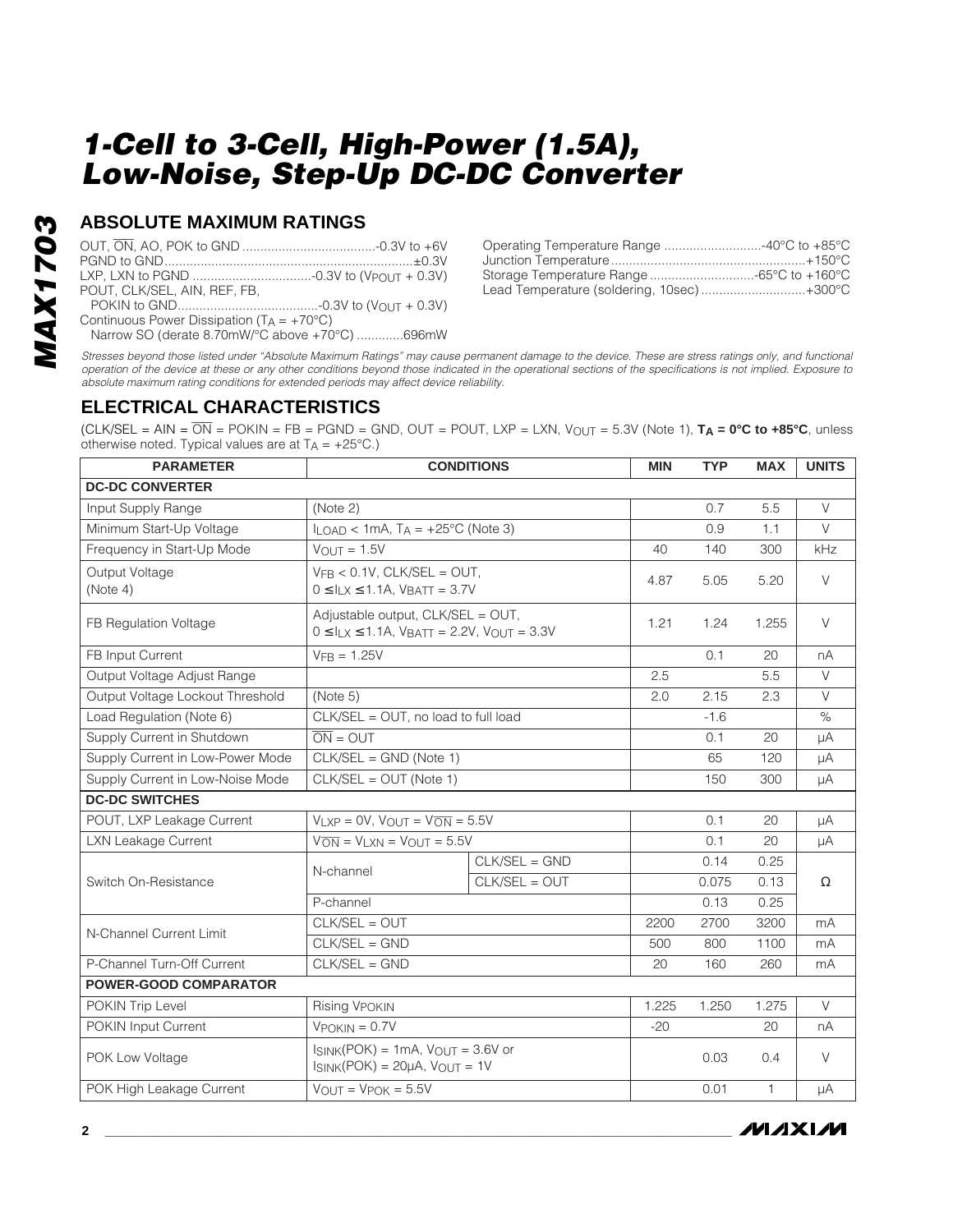# **ELECTRICAL CHARACTERISTICS (continued)**

 $(CLK/SEL = AIN = \overline{ON} = POKIN = FB = PGND = GND, OUT = POUT, LXP = LXN, VOUT = 5.3V (Note 1), **T<sub>A</sub> = 0°C to +85°C**, unless$ otherwise noted. Typical values are at  $T_A = +25^{\circ}C$ .)

| <b>PARAMETER</b>               | <b>CONDITIONS</b>                                | <b>MIN</b>          | <b>TYP</b> | <b>MAX</b>          | <b>UNITS</b> |  |
|--------------------------------|--------------------------------------------------|---------------------|------------|---------------------|--------------|--|
| <b>GAIN BLOCK</b>              |                                                  |                     |            |                     |              |  |
| AIN Reference Voltage          | $I_{AO} = 20\mu A$                               | 1.237               | 1.25       | 1.263               | $\vee$       |  |
| AIN Input Current              | $V_{\text{AIN}} = 1.5V$                          | $-30$               |            | 30                  | nA           |  |
| Transconductance               | $10\mu$ A < $I_{AO}$ < $100\mu$ A                | 5                   | 10         | 16                  | mmho         |  |
| AO Output Low Voltage          | $VAIN = 0.5V$ , $IAO = 100\mu A$                 |                     | 0.1        | 0.4                 | $\vee$       |  |
| AO Output High Leakage         | $V_{\text{AIN}} = 1.5V$ , $V_{\text{AO}} = 5.5V$ |                     | 0.01       | 1                   | μA           |  |
| <b>REFERENCE</b>               |                                                  |                     |            |                     |              |  |
| Reference Output Voltage       | $IREF = OµA$                                     | 1.237               | 1.250      | 1.263               | $\vee$       |  |
| <b>REF Load Regulation</b>     | $-1\mu A < I_{REF} < 50\mu A$                    |                     | 5          | 15                  | mV           |  |
| <b>REF Supply Rejection</b>    | $2.5V < V_{\text{OUT}} < 5.5V$                   |                     | 0.2        | 5                   | mV           |  |
| <b>LOGIC INPUTS</b>            |                                                  |                     |            |                     |              |  |
| Input Low Voltage              | $\overline{ON}$ , 1.2V < VOUT < 5.5V (Note 7)    |                     |            | $0.2V_{\text{OUT}}$ | $\vee$       |  |
|                                | $CLK/SEL$ , $V_{OUT} = 2.5V$                     |                     |            | $0.2V$ OUT          |              |  |
| Input High Voltage             | $\overline{ON}$ , 1.2V < $V_{OUT}$ < 5.5V        | $0.8V$ OUT          |            |                     | $\vee$       |  |
|                                | CLK/SEL, $V_{OUT} = 5.5V$                        | 0.8V <sub>OUT</sub> |            |                     |              |  |
| Logic Input Current            | ON, CLK/SEL                                      | $-1$                | 0.01       | 1                   | μA           |  |
| Internal Oscillator Frequency  | $CLK/SEL = OUT, VFB = 0.5V$                      | 260                 | 300        | 340                 | kHz          |  |
| Oscillator Maximum Duty Cycle  | $CLK/SEL = OUT, VFB = 0.5V$                      | 80                  | 86         | 90                  | $\%$         |  |
| External Clock Frequency Range |                                                  | 200                 |            | 400                 | kHz          |  |
| Minimum CLK/SEL Pulse Width    |                                                  |                     | 200        |                     | ns           |  |
| Maximum CLK/SEL Rise/Fall Time |                                                  |                     | 100        |                     | ns           |  |

# **ELECTRICAL CHARACTERISTICS**

 $(CLK/SEL = AIN = \overline{ON} = POKIN = FB = PGND = GND, OUT = POUT, LXP = LXN, V<sub>OUT</sub> = 5.3V (Note 1),  $T_A = -40^{\circ}C$  to +85°C, unless$ otherwise noted. Typical values are at  $T_A = +25^{\circ}C$ .) (Note 8)

| <b>PARAMETER</b>                 | <b>CONDITIONS</b>                                                                                       |      | <b>TYP</b> | <b>MAX</b> | <b>UNITS</b> |
|----------------------------------|---------------------------------------------------------------------------------------------------------|------|------------|------------|--------------|
| <b>DC-DC CONVERTER</b>           |                                                                                                         |      |            |            |              |
| Output Voltage (Note 4)          | $V_{FB}$ < 0.1V, CLK/SEL = OUT,<br>$0 \leq I_{L} \leq 1.1$ A, VBATT = 3.7V                              | 4.87 |            | 5.20       | V            |
| FB Regulation Voltage            | Adjustable output, $CLK/SEL = OUT$ ,<br>$0 \le I_{LX} \le 1.1$ A, $V_{OUT} = 3.3$ V, $V_{BATT} = 2.2$ V | 1.20 |            | 1 27       | V            |
| Output Voltage Lockout Threshold | (Note 5)                                                                                                | 2.0  |            | 2.3        | V            |
| Supply Current in Shutdown       | $\overline{ON} = OUT$                                                                                   |      |            | 20         | μA           |
| Supply Current in Low-Power Mode | $CLK/SEL = GND (Note 1)$                                                                                |      |            | 120        | μA           |
| Supply Current in Low-Noise Mode | $CLK/SEL = OUT (Note 1)$                                                                                |      |            | 300        | μA           |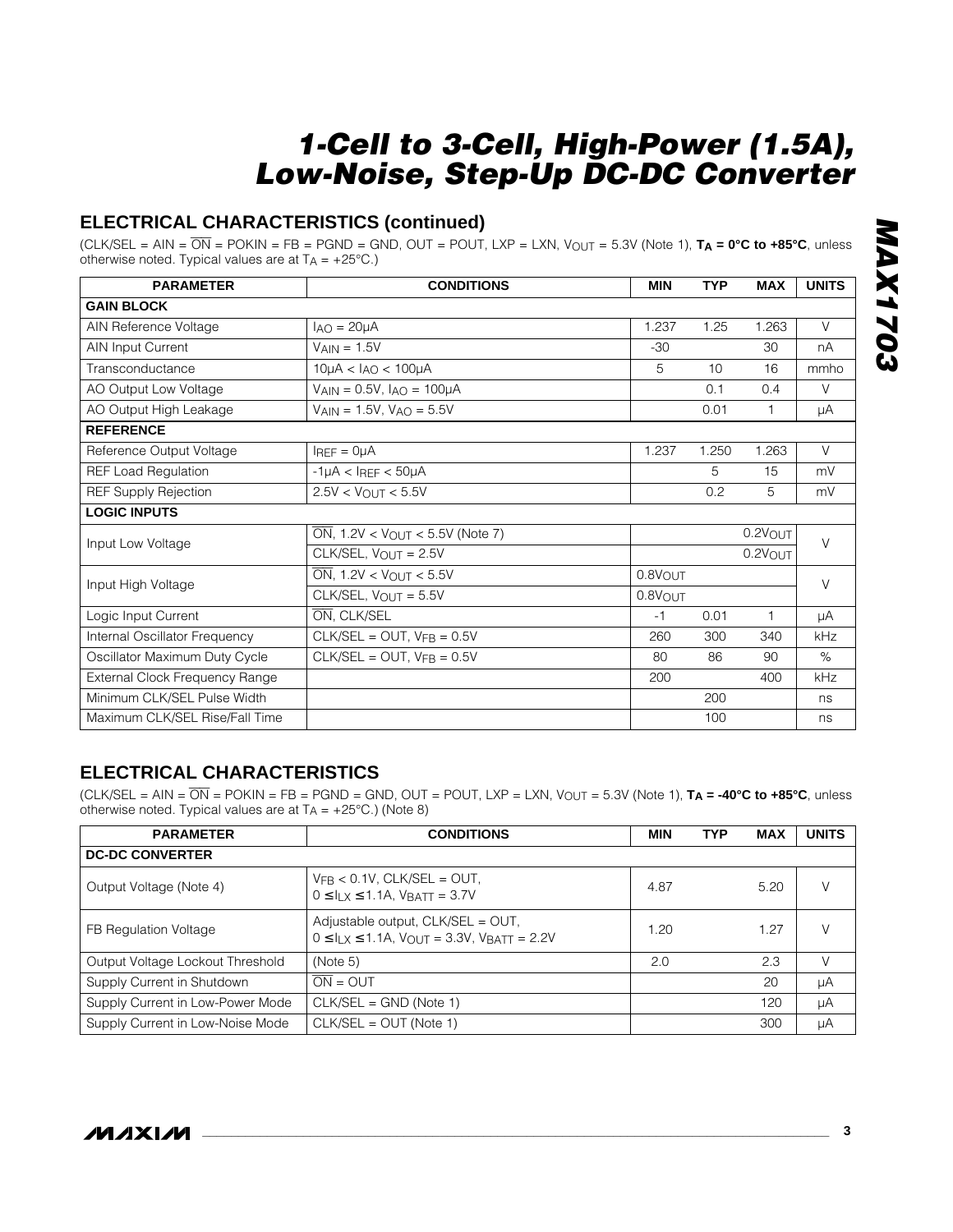# **ELECTRICAL CHARACTERISTICS (continued)**

 $(CLK/SEL = AIN = \overline{ON} = POKIN = FB = PGND = GND, OUT = POUT, LXP = LXN, VOUT = 5.3V (Note 1), **TA = -40°C** to +85°C, unless$ otherwise noted. Typical values are at  $T_A = +25^{\circ}C$ .) (Note 8)

| <b>PARAMETER</b>              | <b>CONDITIONS</b>                 | <b>MIN</b>      | <b>TYP</b> | <b>MAX</b> | <b>UNITS</b> |        |
|-------------------------------|-----------------------------------|-----------------|------------|------------|--------------|--------|
| <b>DC-DC SWITCHES</b>         |                                   |                 |            |            |              |        |
| Switch On-Resistance          | N-channel                         | $CLK/SEL = GND$ |            |            | 0.25         |        |
|                               |                                   | CLK/SEL = OUT   |            |            | 0.13         | Ω      |
|                               | P-channel                         |                 |            |            | 0.25         |        |
| N-Channel Current Limit       | CLK/SEL = OUT                     |                 | 2200       |            | 3600         | mA     |
|                               | $CLK/SEL = GND$                   |                 |            |            | 1100         | mA     |
| <b>POWER-GOOD COMPARATOR</b>  |                                   |                 |            |            |              |        |
| POKIN Trip Level              | <b>Rising VPOKIN</b>              | 1.225           |            | 1.275      | $\vee$       |        |
| <b>GAIN BLOCK</b>             |                                   |                 |            |            |              |        |
| AIN Reference Voltage         | $I_{AO} = 20 \mu A$               |                 | 1.23       |            | 1.27         | $\vee$ |
| Transconductance              | $10\mu$ A < $I_{AO}$ < $100\mu$ A | 5               |            | 16         | mmho         |        |
| <b>REFERENCE</b>              |                                   |                 |            |            |              |        |
| Reference Output Voltage      | $I_{REF} = 0 \mu A$               | 1.23            |            | 1.27       | $\vee$       |        |
| <b>LOGIC INPUTS</b>           |                                   |                 |            |            |              |        |
| Internal Oscillator Frequency | $CLK/SEL = OUT, VFB = 0.5V$       |                 | 260        |            | 340          | kHz    |
| Oscillator Maximum Duty Cycle | $CLK/SEL = OUT$ , $VFB = 0.5V$    | 80              |            | 92         | %            |        |

**Note 1:** Supply current from the 5.05V output is measured between the 5.05V output and the OUT pin. This current correlates directly to the actual battery supply current, but is reduced in value according to the step-up ratio and efficiency. Set  $V<sub>OUT</sub> = 5.3V$  to keep the internal switch open when measuring the device operating current.

**Note 2:** Minimum operating voltage. Since the regulator is bootstrapped to the output, once started it will operate down to a 0.7V input.

**Note 3:** Start-up is tested with the circuit of Figure 2.

**Note 4:** In low-power mode (CLK/SEL = GND) the output voltage regulates 1% higher than low-noise mode (CLK/SEL = OUT or synchronized).

**Note 5:** The regulator is in start-up mode until this voltage is reached. Do not apply full-load current below this voltage.

**Note 6:** Load regulation is measured from no-load to full load, where full load is determined by the N-channel switch current limit.

**Note 7:** The  $\overline{ON}$  input has a total hysteresis of approximately 0.15 x V<sub>OUT</sub>.

**Note 8:** Specifications to -40°C are guaranteed by design and not production tested.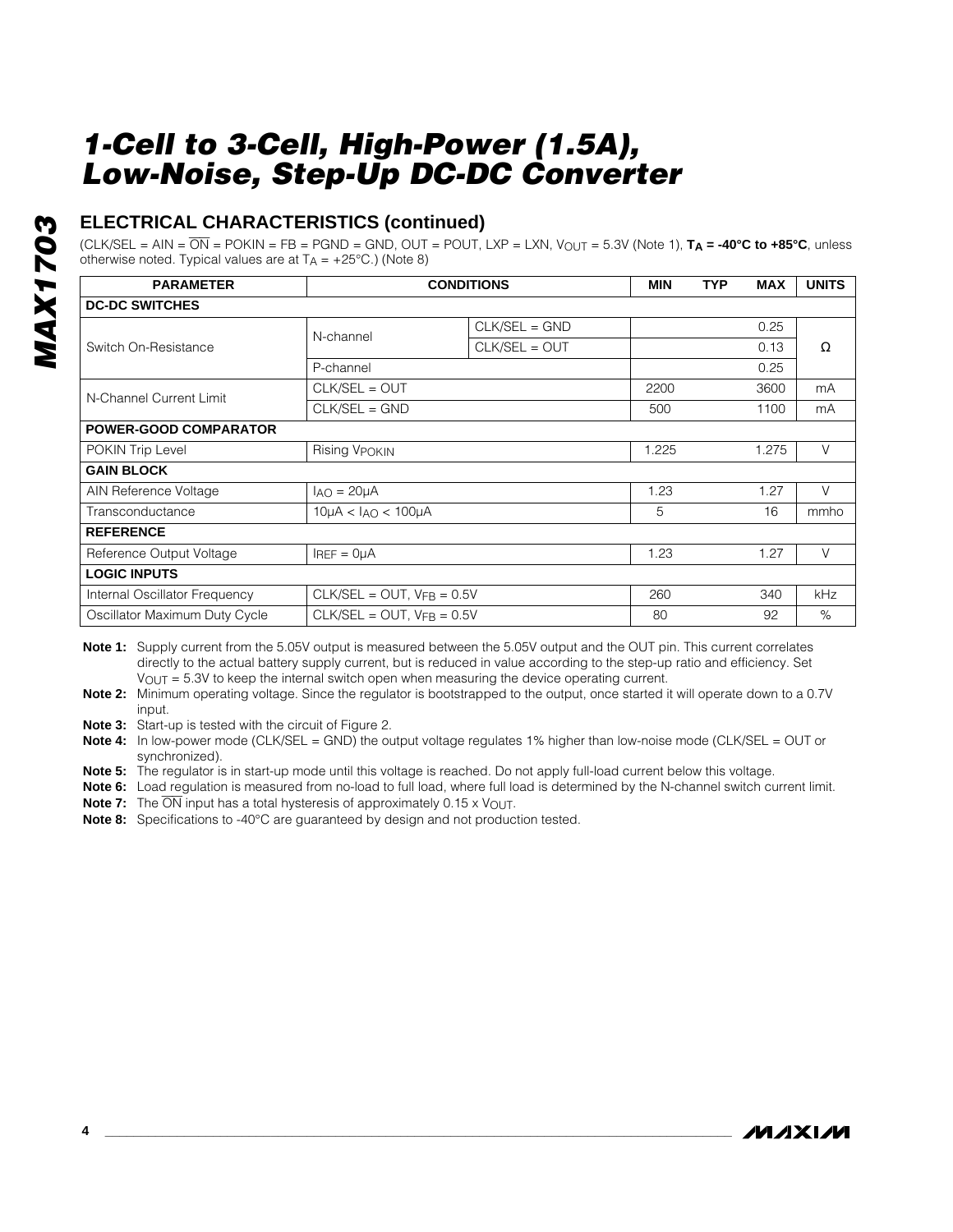$(V_{IN} = +3.6V, V_{OUT} = 5V, T_A = +25°C,$  unless otherwise noted.)



# **\_\_\_\_\_\_\_\_\_\_\_\_\_\_\_\_\_\_\_\_\_\_\_\_\_\_\_\_\_\_\_\_\_\_\_\_\_\_\_\_\_\_Typical Operating Characteristics**

FREQUENCY (Hz)

*MAXIM* 

REFERENCE CURRENT (µA)

**MAX1703**

**MAX1703**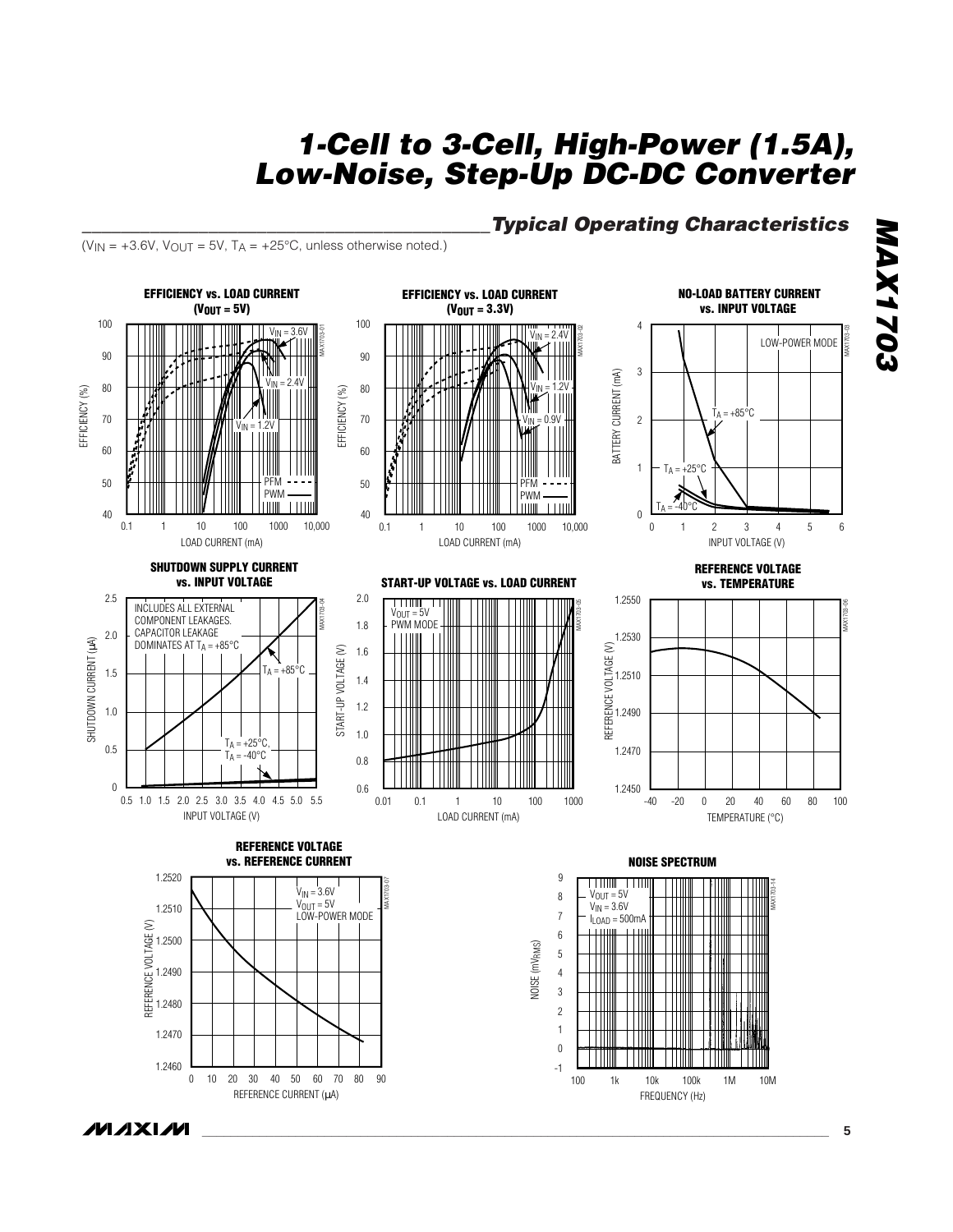# **\_\_\_\_\_\_\_\_\_\_\_\_\_\_\_\_\_\_\_\_\_\_\_\_\_\_\_\_\_\_\_\_\_Typical Operating Characteristics (continued)**

( $V_{IN}$  = +3.6V,  $V_{OUT}$  = 5V, T<sub>A</sub> = +25°C, unless otherwise noted.)



**HEAVY LOAD SWITCHING**



 $I_{LOAD} = 1.5A$ ,  $C7 = 0.47 \mu F$ 



V<sub>OUT</sub> IS AC COUPLED LOAD CURRENT = 0A TO 1.5A



**LINE-TRANSIENT RESPONSE**



2ms/div  $V_{IN} = 2.6V$  TO 3.6V,  $V_{OUT}$  IS AC COUPLED

**POWER-ON DELAY**



 $V_{IN}$  = 2.6V TO 3.6V,  $V_{OUT}$  IS AC COUPLED

**MAXIM**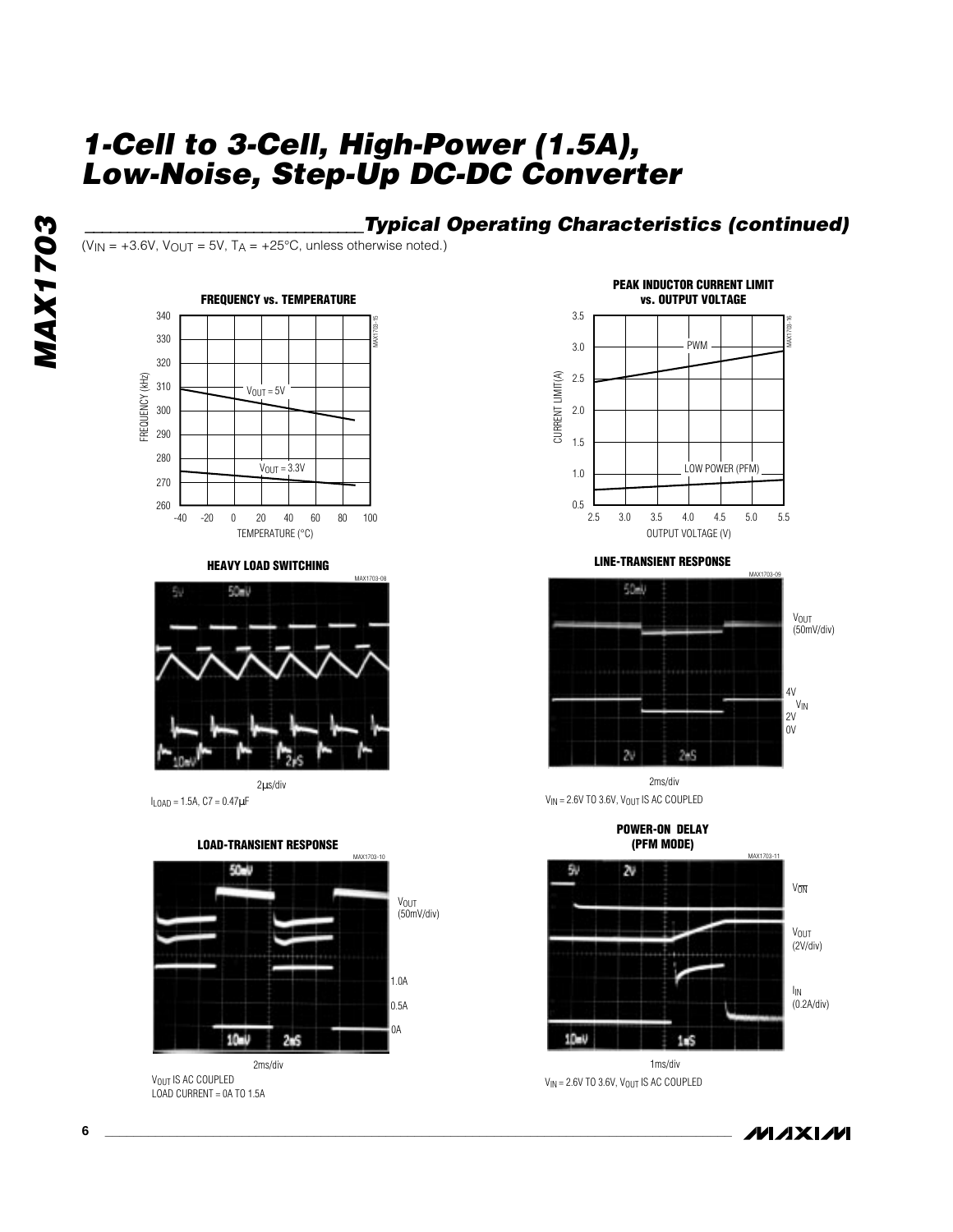# **\_\_\_\_\_\_\_\_\_\_\_\_\_\_\_\_\_\_\_\_\_\_\_\_\_\_\_\_\_\_\_\_\_Typical Operating Characteristics (continued)**

 $(V_{IN} = +3.6V, V_{OUT} = 5V, T_A = +25°C,$  unless otherwise noted.)



 $V_{IN} = 3.6V$ ,  $V_{OUT} = 5V$ ,  $C_{OUT} = 470 \mu F$ , PULSE WIDTH = 577µs, LOAD CURRENT = 100mA TO 1A



 $V_{IN} = 1.2V$ ,  $V_{OUT} = 3.3V$ ,  $C_{OUT} = 470 \mu F$ , PULSE WIDTH = 416µs, LOAD CURRENT = 50mA TO 400mA

# **Pin Description**

**MAX1703**

**MAX1703** 

| <b>PIN</b>     | <b>NAME</b>     | <b>FUNCTION</b>                                                                                                                                                                                                                                                                                                                                                                                                                                                                                                                                                              |  |  |  |
|----------------|-----------------|------------------------------------------------------------------------------------------------------------------------------------------------------------------------------------------------------------------------------------------------------------------------------------------------------------------------------------------------------------------------------------------------------------------------------------------------------------------------------------------------------------------------------------------------------------------------------|--|--|--|
| 1              | <b>REF</b>      | Reference Output. Bypass with a 0.22µF bypass capacitor to GND.                                                                                                                                                                                                                                                                                                                                                                                                                                                                                                              |  |  |  |
| 2              | FB.             | Dual-Mode™ Feedback Input. Connect FB to ground to set a fixed output voltage of +5V. Connect a<br>divider between the output voltage and GND to set the output voltage from 2.5V to 5.5V.                                                                                                                                                                                                                                                                                                                                                                                   |  |  |  |
| 3              | <b>POKIN</b>    | Power-Good Comparator Input. Threshold is 1.250V, with 1% hysteresis on the threshold's rising edge.                                                                                                                                                                                                                                                                                                                                                                                                                                                                         |  |  |  |
| $\overline{4}$ | <b>OUT</b>      | DC-DC Converter Output. Power source for the IC.                                                                                                                                                                                                                                                                                                                                                                                                                                                                                                                             |  |  |  |
| 5              | <b>GND</b>      | Ground                                                                                                                                                                                                                                                                                                                                                                                                                                                                                                                                                                       |  |  |  |
| 6              | <b>AIN</b>      | Gain-Block Input. When AIN is low, AO sinks current. The nominal transconductance from AIN to AO is<br>10mmhos.                                                                                                                                                                                                                                                                                                                                                                                                                                                              |  |  |  |
| $\overline{7}$ | AO.             | Gain-Block Output. This open-drain output sinks current when VAIN < VREF.                                                                                                                                                                                                                                                                                                                                                                                                                                                                                                    |  |  |  |
| 8              | <b>POK</b>      | Power-Good Comparator Output. This open-drain N-channel output is low when V <sub>POKIN</sub> < 1.250V.                                                                                                                                                                                                                                                                                                                                                                                                                                                                      |  |  |  |
| 9              | CLK/SEL         | Switch-Mode Selection and External-Clock Synchronization Input:<br>• CLK/SEL = Low: Low-power, low-quiescent-current PFM mode. Delivers up to 10% of full load current.<br>• CLK/SEL = High: High-power PWM mode. Full output power available. Operates in low-noise, constant-<br>frequency mode.<br>• CLK/SEL = External Clock: High-power PWM mode with the internal oscillator synchronized to the exter-<br>nal CLK<br>Turning on with CLK/SEL = 0V also serves as a soft-start function, since peak inductor current is limited to<br>25% of that allowed in PWM mode. |  |  |  |
| 10, 12         | <b>PGND</b>     | Source of N-Channel Power MOSFET Switch                                                                                                                                                                                                                                                                                                                                                                                                                                                                                                                                      |  |  |  |
| 11             | <b>LXN</b>      | Drain of N-Channel Power Switch, Connect LXP to LXN.                                                                                                                                                                                                                                                                                                                                                                                                                                                                                                                         |  |  |  |
| 13, 15         | <b>POUT</b>     | Source of P-Channel Synchronous Rectifier MOSFET Switch. Connect an external Schottky diode from LXN<br>and LXP to POUT.                                                                                                                                                                                                                                                                                                                                                                                                                                                     |  |  |  |
| 14             | <b>LXP</b>      | Drain of P-Channel Synchronous Rectifier. Connect LXP to LXN.                                                                                                                                                                                                                                                                                                                                                                                                                                                                                                                |  |  |  |
| 16             | $\overline{ON}$ | On/Off Input. When $\overline{ON}$ is low, the IC turns on.                                                                                                                                                                                                                                                                                                                                                                                                                                                                                                                  |  |  |  |

Dual Mode is a trademark of Maxim Integrated Products.

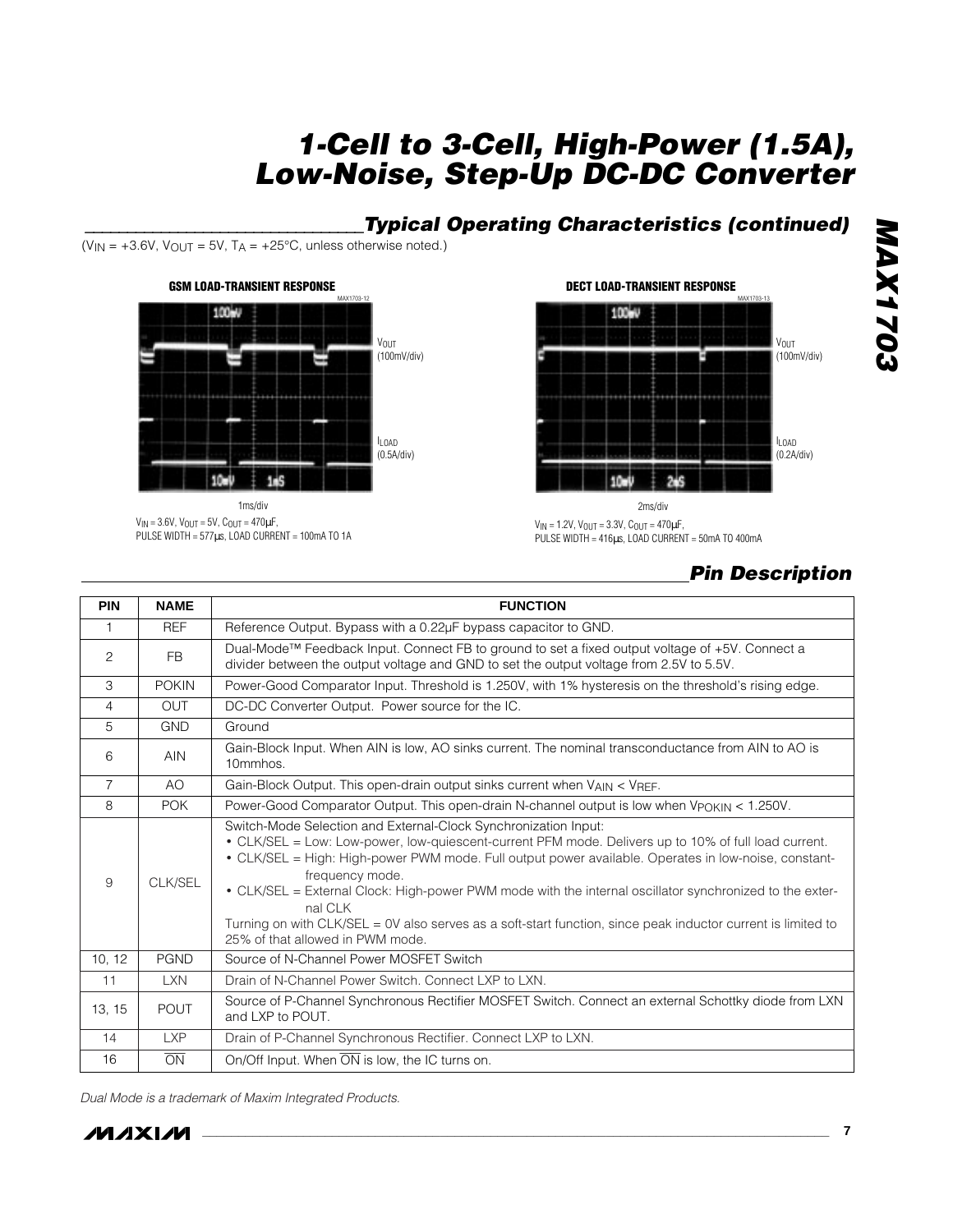

Figure 1. Functional Block Diagram

**MAX1703**

# **\_\_\_\_\_\_\_\_\_\_\_\_\_\_\_Detailed Description**

**8 \_\_\_\_\_\_\_\_\_\_\_\_\_\_\_\_\_\_\_\_\_\_\_\_\_\_\_\_\_\_\_\_\_\_\_\_\_\_\_\_\_\_\_\_\_\_\_\_\_\_\_\_\_\_\_\_\_\_\_\_\_\_\_\_\_\_\_\_\_\_\_\_\_\_\_\_\_\_\_\_\_\_\_\_\_\_\_**

The MAX1703 is a highly efficient, low-noise power supply for portable RF and data-acquisition instruments. It combines a boost switching regulator, Nchannel power MOSFET, P-channel synchronous rectifier, precision reference, shutdown control, versatile gain block, and power-good (POK) comparator (Figure 1) in a 16-pin narrow SO package.

The switching DC-DC converter boosts a 1- to 3-cell input to a fixed 5V or an adjustable output between 2.5V and 5.5V. Typically the MAX1703 starts from a low, 0.9V input and remains operational down to 0.7V.

The MAX1703 is optimized for use in cellular phones and other applications requiring low noise during fullpower operation, as well as low quiescent current for maximum battery life in low-power mode and shutdown. It features constant-frequency (300kHz), lownoise PWM operation with up to 1.5A output capability. See Table 1 for typical outputs. A low-quiescent-current, low-power mode offers an output up to 150mA and reduces quiescent power consumption to 300µW. In shutdown mode, the quiescent current is further reduced to just 1µA. Figure 2 shows the standard application circuit for the MAX1703.

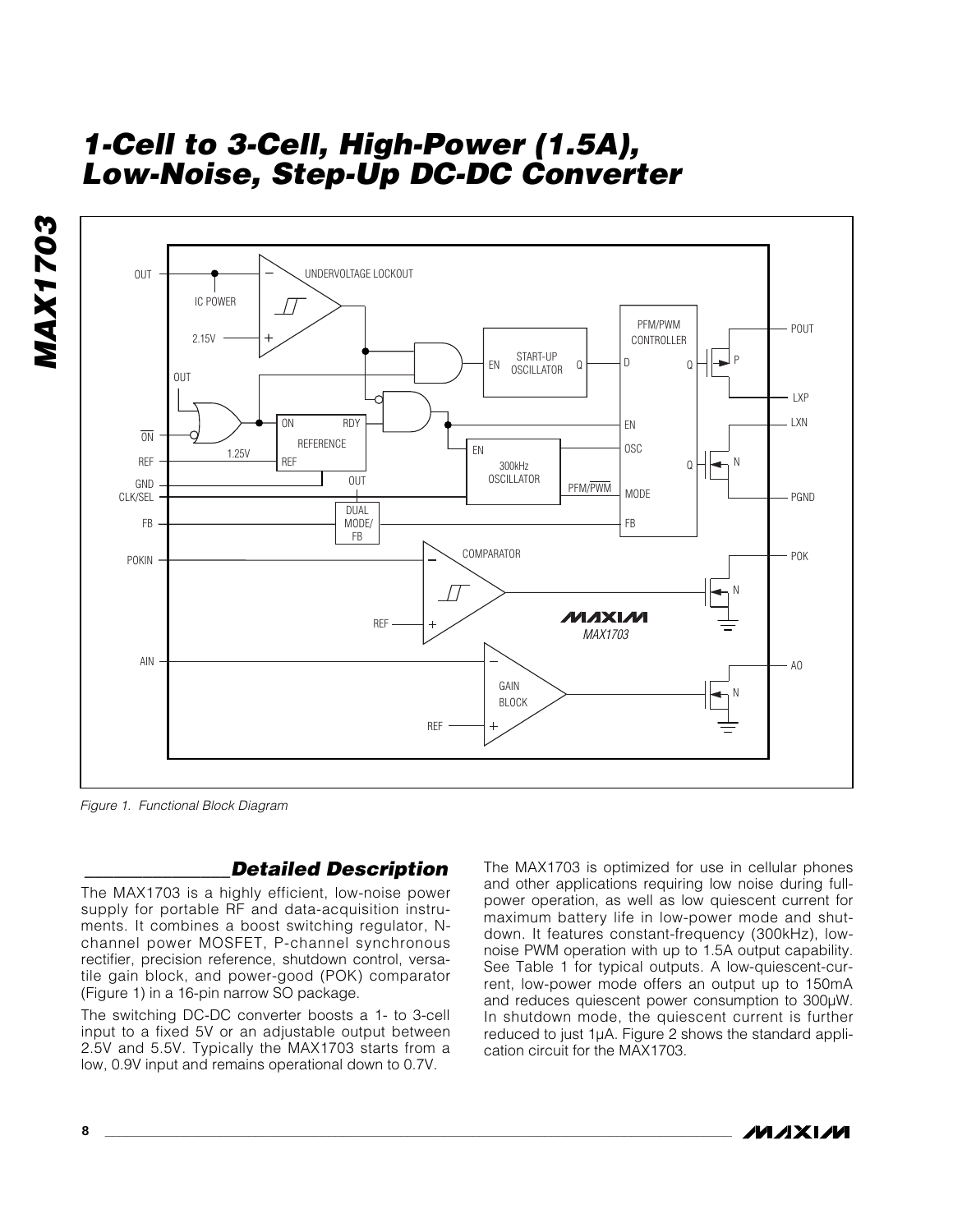| <b>NO. OF CELLS</b> | <b>INPUT</b><br><b>VOLTAGE</b><br>(V) | <b>OUTPUT</b><br><b>VOLTAGE</b><br>(V) | <b>OUTPUT</b><br><b>CURRENT</b><br>(mA) |
|---------------------|---------------------------------------|----------------------------------------|-----------------------------------------|
| 1 NiCd/NiMH         | 1.2                                   | 3.3                                    | 600                                     |
| 2 NiCd/NiMH         | 24                                    | 3.3                                    | 1400                                    |
|                     | 24                                    | 5.0                                    | 950                                     |
| 3 NiCd/NiMH         | 3.6                                   | 5.0                                    | 1600                                    |

## **Table 1. Typical Available Output Current**



Figure 2. MAX1703 in High-Power PWM Mode

Additional features include synchronous rectification for high efficiency and improved battery life, and an uncommitted comparator (POK) for monitoring the regulator's output or battery voltage. The MAX1703 also includes a gain block that can be used to build a linear regulator using an external P-channel MOSFET pass device; this gain block can also function as a second comparator. A CLK input allows frequency synchronization to reduce interference.

# **Table 2. Selecting the Operating Mode**

| <b>CLK/SEL</b>                              | <b>MODE</b>                | <b>FEATURES</b>                   |
|---------------------------------------------|----------------------------|-----------------------------------|
|                                             | Low power                  | Low supply current                |
|                                             | <b>PWM</b>                 | Low noise,<br>high output current |
| <b>External Clock</b><br>(200kHz to 400kHz) | Synchronized<br><b>PWM</b> | Low noise,<br>high output current |

## **Step-Up Converter**

The step-up switching DC-DC converter generates an adjustable output from 2.5V to 5.5V. The internal Nchannel MOSFET switch is turned on during the first part of each cycle, allowing current to ramp up in the inductor and store energy in a magnetic field. During the second part of each cycle, when the MOSFET is turned off, the voltage across the inductor reverses and forces current through the diode and synchronous rectifier to the output filter capacitor and load. As the energy stored in the inductor is depleted, the current ramps down and the output diode and synchronous rectifier turn off. Depending on the CLK/SEL pin setting, voltage across the load is regulated using either low-noise PWM or low-power operation (Table 2).

#### **Low-Noise PWM Operation**

When CLK/SEL is pulled high, the MAX1703 operates in a high-power, low-noise PWM mode. During PWM operation, the MAX1703 switches at a constant frequency (300kHz), and modulates the MOSFET-switch pulse width to control the power transferred per cycle and regulate the voltage across the load. In PWM mode the device can output up to 1.5A. Switching harmonics generated by fixed-frequency operation are consistent and easily filtered. See the Noise Spectrum plot in the Typical Operating Characteristics.

During PWM operation, each of the internal clock's rising edges sets a flip-flop, which turns on the N-channel MOSFET switch (Figure 3). The switch turns off when the sum of the voltage-error, slope-compensation, and current-feedback signals trips a multi-input comparator and resets the flip-flop; the switch remains off for the rest of the cycle. When a change occurs in the output voltage error signal, the comparator shifts the level to which the inductor current ramps during each cycle. A second comparator enforces an inductor current limit of 2.7A (typical).

**MAX1703 COZIXVIN** 

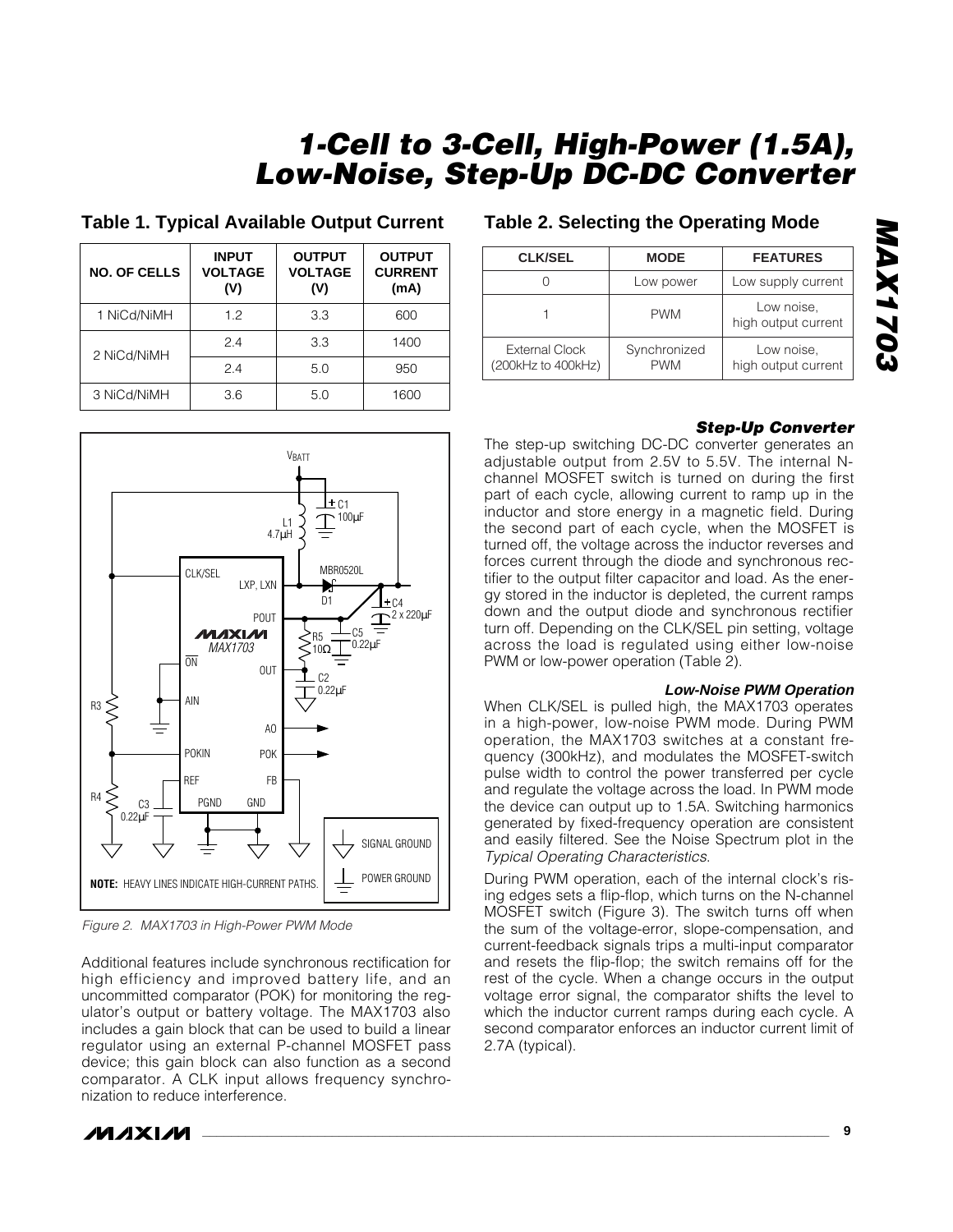



Figure 3. Simplified PWM Controller Block Diagram

#### **Synchronized PWM Operation**

The MAX1703 can be synchronized in PWM mode to a 200kHz to 400kHz frequency by applying an external clock to CLK/SEL. This allows the user to set the harmonics to avoid IF bands in wireless applications. The synchronous rectifier is also active during synchronized PWM operation.

#### **Low-Power PFM Operation**

Pulling CLK/SEL low places the MAX1703 in a lowpower mode. During low-power mode, PFM operation regulates the output voltage by transferring a fixed amount of energy during each cycle, and then modulating the pulse frequency to control the power delivered to the output. The devices switch only as needed to service the load, resulting in the highest possible efficiency at light loads. Output current capability in PFM mode is 150mA (max). The output voltage is typically 1% higher than in PWM mode.

During PFM operation, the error comparator detects the output voltage falling out of regulation and sets a flipflop, which turns on the N-channel MOSFET switch (Figure 4). When the inductor current ramps to the PFM mode current limit (800mA typical) and stores a fixed amount of energy, the current-sense comparator resets a flip-flop. The flip-flop turns off the N-channel switch and turns on the P-channel synchronous rectifier. A second flip-flop, previously reset by the switch's "on" sig-



Figure 4. Controller Block Diagram in Low-Power PFM Mode

nal, inhibits the error comparator from initiating another cycle until the energy stored in the inductor is transferred to the output filter capacitor and the synchronous rectifier current has ramped down to 80mA. This forces operation with a discontinuous inductor current.

#### **Synchronous Rectifier**

The MAX1703 features an internal 140mΩ, P-channel synchronous rectifier to enhance efficiency. Synchronous rectification provides a 5% efficiency improvement over similar nonsynchronous boost regulators. In PWM mode, the synchronous rectifier is turned on during the second half of each switching cycle. In lowpower mode, an internal comparator turns on the synchronous rectifier when the voltage at LX exceeds the boost regulator output, and then turns it off when the inductor current drops below 80mA.

#### **Low-Voltage Start-Up Oscillator**

The MAX1703 uses a CMOS, low-voltage start-up oscillator for a 1.1V guaranteed minimum start-up input voltage at +25°C. On start-up, the low-voltage oscillator switches the N-channel MOSFET until the output voltage reaches 2.15V. Above this level, the normal boostconverter feedback and control circuitry take over. Once the device is in regulation, it can operate down to a 0.7V input, since internal power for the IC is bootstrapped from the output via the OUT pin. Do not apply full load until the output exceeds 2.3V (max).

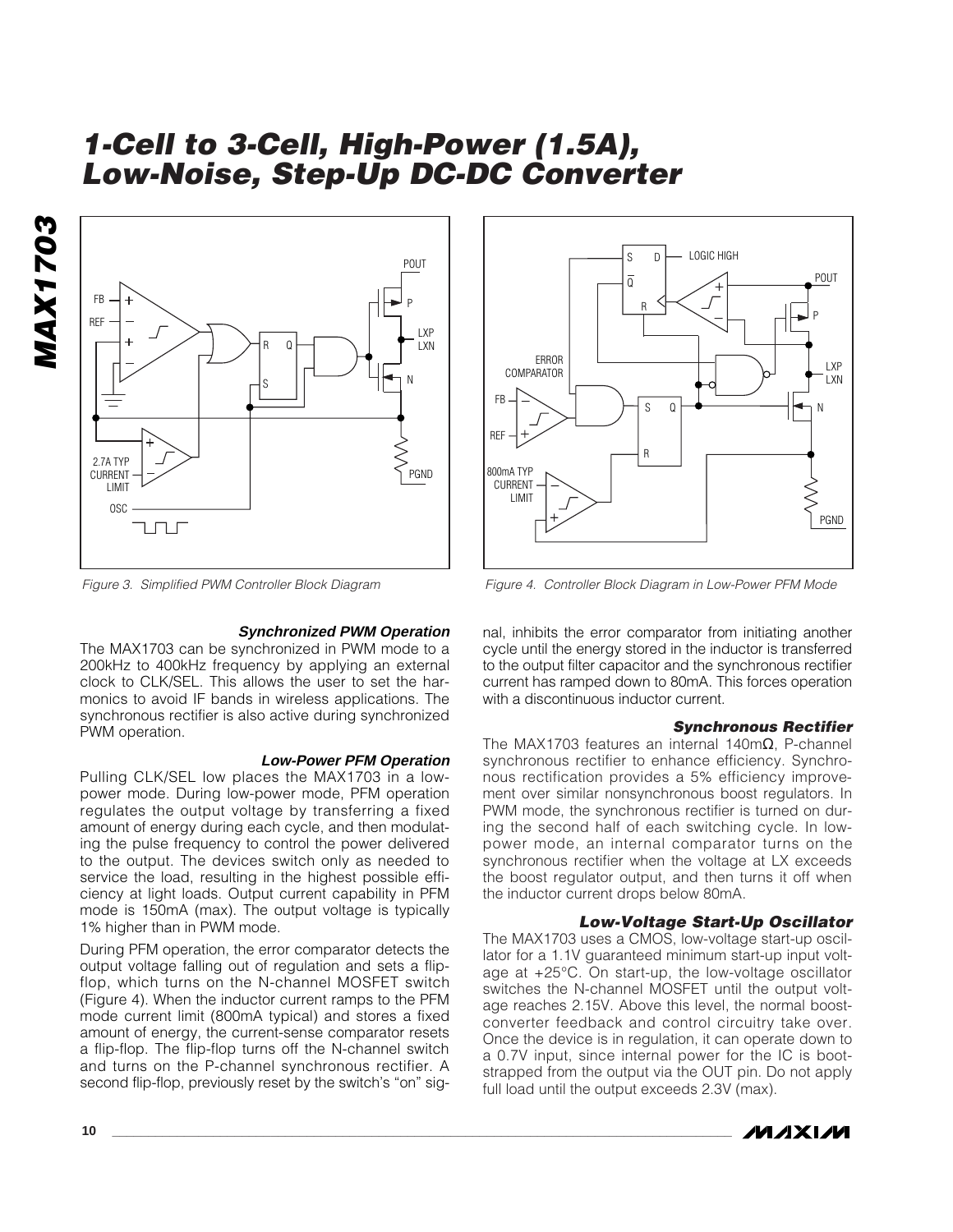#### **Shutdown**

The MAX1703 shuts down to reduce quiescent current to 1µA. During shutdown ( $\overline{ON}$  = V<sub>OUT</sub>), the reference, low-battery comparator, gain block, and all feedback and control circuitry are off. The boost converter's output drops to one Schottky diode drop below the input.

#### **Power-Good (POK) Comparator**

The MAX1703 features an uncommitted POK comparator. The internal POK comparator has an open-drain output (POK) capable of sinking 1mA. When the input (POKIN) rises above the 1.25V reference, the POK open-drain output turns off. The POKIN input has 10mV of hysteresis.

To provide a power-good signal, connect the POKIN input to an external resistor-divider between OUT and GND (Figure 5). Calculate the resistor values as follows:

$$
R3 = R4(VTH / VREF - 1)
$$

where V<sub>TH</sub> is the desired input voltage trip threshold.

Since the input bias current into POKIN is less than 20nA, R4 can be a large value (such as  $270k\Omega$  or less) without sacrificing accuracy. Connect the resistor voltage-divider as close to the IC as possible, within 0.2in. (5mm) of POKIN.

#### **Reference**

The MAX1703 has an internal 1.250V, 1% bandgap reference. Connect a 0.22µF bypass capacitor to GND within 0.2in. (5mm) of the REF pin. REF can source up to 50µA of external load current.

#### **Gain Block**

The MAX1703 gain block can function as a second comparator, or can be used to build a linear regulator using an external P-channel MOSFET pass device. The gain-block output is a single-stage transconductance amplifier that drives an open-drain N-channel MOSFET. The gm of the entire gain-block stage is 10mmho. Figure 6 shows the gain block used in a linear-regulator application. The output of an external P-channel pass element is compared to the internal reference. The difference is amplified and used to drive the gate of the pass element. Use a logic-level PFET, such as an NDS336P (R<sub>DS(ON)</sub> = 270mΩ) from Fairchild. This configuration allows ripple reduction at the output. If a lower R<sub>DS</sub>(ON) PFET is used, then the linear regulator output filter capacitance may need to be increased.

To use the gain block as a comparator, refer to the Power-Good (POK) Comparator section.



Figure 5. Adjustable Output (PWM Mode)

*MAXM* 



Figure 6. Using the Gain Block as a Linear Regulator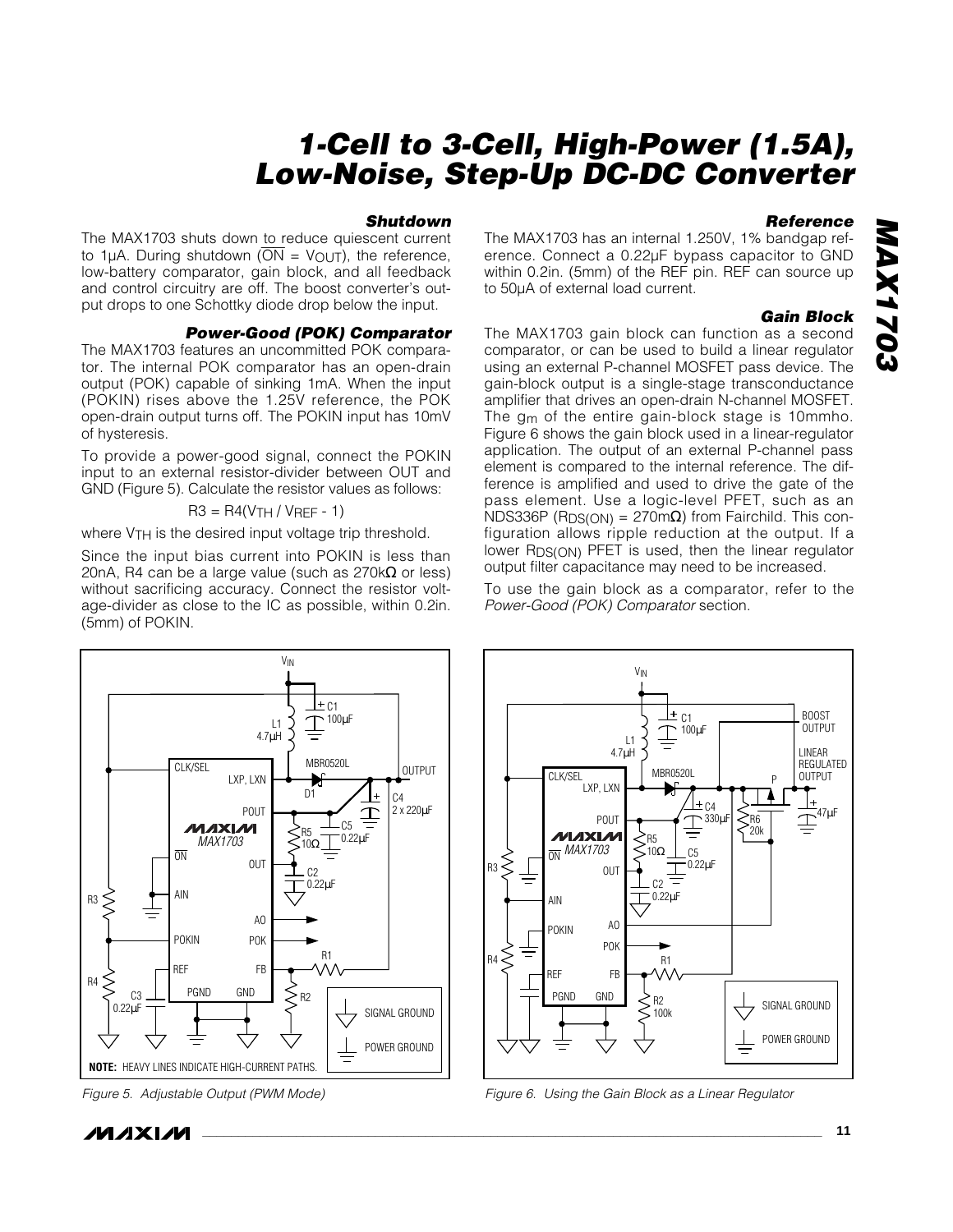| ς<br>ņ                          |
|---------------------------------|
| ಾ                               |
| I<br>٠                          |
| ٠<br>Ξ<br>$\blacktriangleright$ |
|                                 |
|                                 |
|                                 |

## **Table 3. Component Selection Guide**

| <b>PRODUCTION</b> | <b>INDUCTORS</b>     | <b>CAPACITORS</b>   | <b>DIODES</b>     |
|-------------------|----------------------|---------------------|-------------------|
|                   | Sumida CDR125        | Matsuo 267 series   |                   |
| Surface Mount     |                      | Sprague 595D series | Motorola MBR0520L |
|                   | Coilcraft DO3316     | AVX TPS series      |                   |
|                   | Sumida RCH654 series | Sanyo OS-CON series | 1N5817            |
| Through Hole      |                      | Nichicon PL series  |                   |

## **\_\_\_\_\_\_\_\_\_\_\_\_\_\_\_\_\_\_Design Procedure**

## **Setting the Output Voltages**

Set the output voltage between 2.5V and 5.5V by connecting a resistor voltage-divider to FB from OUT to GND, as shown in Figure 2. The resistor values are then as follows:

## $R1 = R2(V_{OUT} / V_{FB} - 1)$

where VFB, the boost-regulator feedback setpoint, is 1.24V. Since the input bias current into FB is less than 20nA, R2 can have a large value (such as 270 $k\Omega$  or less) without sacrificing accuracy. Connect the resistor voltage-divider as close to the IC as possible, within 0.2in. (5mm) of the FB pin.

## **Inductor Selection**

The MAX1703's high switching frequency allows the use of a small surface-mount inductor. A 4.7µH inductor should have a saturation-current rating that exceeds the N-channel switch current limit. However, it is generally acceptable to bias the inductor current into saturation by as much as 20%, although this will slightly reduce efficiency. For high efficiency, choose an inductor with a high-frequency core material, such as ferrite, to reduce core losses. To minimize radiated noise, use a toroid, pot core, or shielded bobbin inductor. See Table 3 for suggested components and Table 4 for a list of component suppliers. Connect the inductor from the battery to the LX pins as close to the IC as possible.

## **Output Diode**

Use a Schottky diode such as a 1N5817, MBR0520L, or equivalent. The Schottky diode carries current during both start-up and PFM mode after the synchronous rectifier turns off. Thus, its current rating only needs to be 500mA. Connect the diode between LXN/LXP and POUT, as close to the IC as possible. Do not use ordinary rectifier diodes, since slow switching speeds and long reverse recovery times will compromise efficiency and load regulation.

# **Table 4. Component Suppliers**

| <b>SUPPLIER</b> | <b>PHONE</b>                                 | <b>FAX</b>                           |
|-----------------|----------------------------------------------|--------------------------------------|
| <b>AVX</b>      | USA: (803) 946-0690<br>(800) 282-4975        | (803) 626-3123                       |
| Coilcraft       | USA: (847) 639-6400                          | (847) 639-1469                       |
| Matsuo          | USA: (714) 969-2491                          | (714) 960-6492                       |
| Motorola        | USA: (602) 303-5454                          | (602) 994-6430                       |
| Sanyo           | USA: (619) 661-6835<br>Japan: 81-7-2070-6306 | $(619) 661 - 1055$<br>81-7-2070-1174 |
| Sumida          | USA: (847) 956-0666<br>Japan: 81-3-3607-5111 | (847) 956-0702<br>81-3-3607-5144     |

## **Input and Output Filter Capacitors**

Choose input and output filter capacitors that will service the input and output peak currents with acceptable voltage ripple. Choose input capacitors with working voltage ratings over the maximum input voltage, and output capacitors with working voltage ratings higher than the output.

A 330µF, 100mΩ, low-ESR tantalum capacitor is recommended for a 5V output. For full output load current, one 470µF or two 220µF, 100mΩ low-ESR tantalum capacitors are recommended for a 3.3V output. The input filter capacitor  $(C_{\text{IN}})$  also reduces peak currents drawn from the input source and reduces input switching noise. The input voltage source impedance determines the required size of the input capacitor.

When operating directly from one or two NiCd cells placed close to the MAX1703, use a 100µF, low-ESR input filter capacitor.

Sanyo OS-CON and Panasonic SP/CB-series ceramic capacitors offer the lowest ESR. Low-ESR tantalum capacitors are a good choice and generally offer a good tradeoff between price and performance. Do not exceed the ripple current ratings of tantalum capacitors. Avoid most aluminum-electrolytic capacitors, because their ESR is often too high.

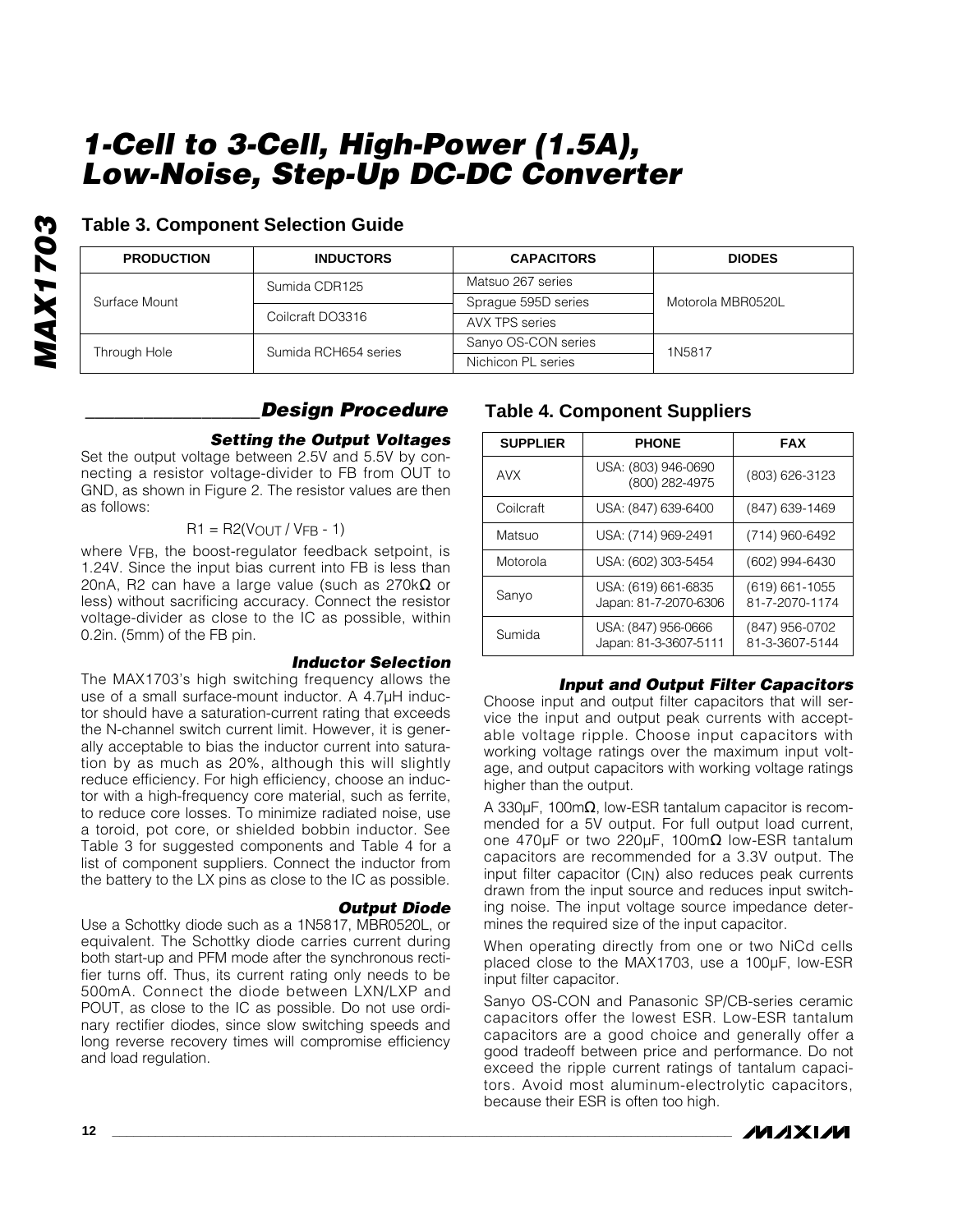#### **Bypass Capacitors**

A few ceramic bypass capacitors are required for proper operation. Bypass REF with a 0.22µF capacitor to GND. Connect a 0.22µF ceramic capacitor from OUT to GND. Each of these should be placed as close to their respective pins as possible, within 0.2in. (5mm) of the DC-DC converter IC. See Table 4 for suggested suppliers.

## **\_\_\_\_\_\_\_\_\_\_ Applications Information**

#### **Intermittent Supply/Battery Connections**

When boosting an input supply connected via a mechanical switch, or a battery connected via spring contacts, input power may sometimes be intermittent as a result of contact bounce. When operating in PFM mode with input voltages greater than 2.5V, restarting after such dropouts may initiate high current pulses that interfere with the MAX1703's internal MOSFET switch control. If contact or switch bounce is anticipated in the design, use one of the following solutions:

- 1) Connect a capacitor (C<sub>ON</sub>) from  $\overline{ON}$  to V<sub>IN</sub> and a 1M $\Omega$  resistor (RON) from  $\overline{ON}$  to GND, as shown in Figure 7. This resistor-capacitor network differentiates fast input edges at V<sub>IN</sub> and momentarily holds the IC off until V<sub>IN</sub> settles. The appropriate value of  $C\overline{ON}$  is 10<sup>-5</sup> times the total output filter capacitance (COUT), so a COUT of 440 $\mu$ F results in CON = 4.7nF.
- 2) Use the system microcontroller to hold the MAX1703 in shutdown from the time when power is applied (or reapplied) until  $C_{\Omega U}T$  has charged to at least the input voltage. Standard power-on-reset times accomplish this.
- 3) Ensure that the IC operates, or at least powers up, in PWM mode (CLK/SEL = high). Activate PFM mode only after the output voltage has settled and all of the system's power-on-reset flags are cleared.

#### **Use in a Typical Wireless Phone Application**

The MAX1703 is ideal for use in digital cordless and PCS phones. The power amplifier (PA) is connected directly to the boost-converter output for maximum voltage swing (Figure 8). Low-dropout linear regulators are used for post-regulation to generate low-noise power for DSP, control, and RF circuitry. Typically, RF phones spend most of their life in standby mode with only short periods in transmit/receive mode. During standby, maximize battery life by setting  $CLK/SEL = 0$ ; this places the IC in low-power mode (for the lowest quiescent power consumption). See Gain Block section for information on configuring an external MOSFET as a linear regulator.



Figure 7. Connecting  $C_{\overline{ON}}$  and  $R_{\overline{ON}}$  when Switch or Battery-Contact Bounce is Anticipated

#### **Designing a PC Board**

High switching frequencies and large peak currents make PC board layout an important part of design. Poor design can cause excessive EMI and ground bounce, both of which can cause instability or regulation errors by corrupting the voltage and current feedback signals.

Power components—such as the inductor, converter IC, filter capacitors, and output diode—should be placed as close together as possible, and their traces should be kept short, direct, and wide. A separate lownoise ground plane containing the reference and signal grounds should only connect to the power-ground plane at one point. This minimizes the effect of powerground currents on the part.

Keep the voltage feedback network very close to the IC, within 0.2in. (5mm) of the FB pins. Keep noisy traces, such as from the LX pin, away from the voltage feedback networks and separated from them using grounded copper. Consult the MAX1703 EV kit for a full PC board example.

#### **Soft-Start**

To implement soft-start, set CLK/SEL low on power-up; this forces PFM operation and reduces the peak switching current to 800mA max. Once the circuit is in regulation and start-up transients have settled, CLK/SEL can be set high for full-power operation.

# **MAX1703 2021XVM**

**MAXIM**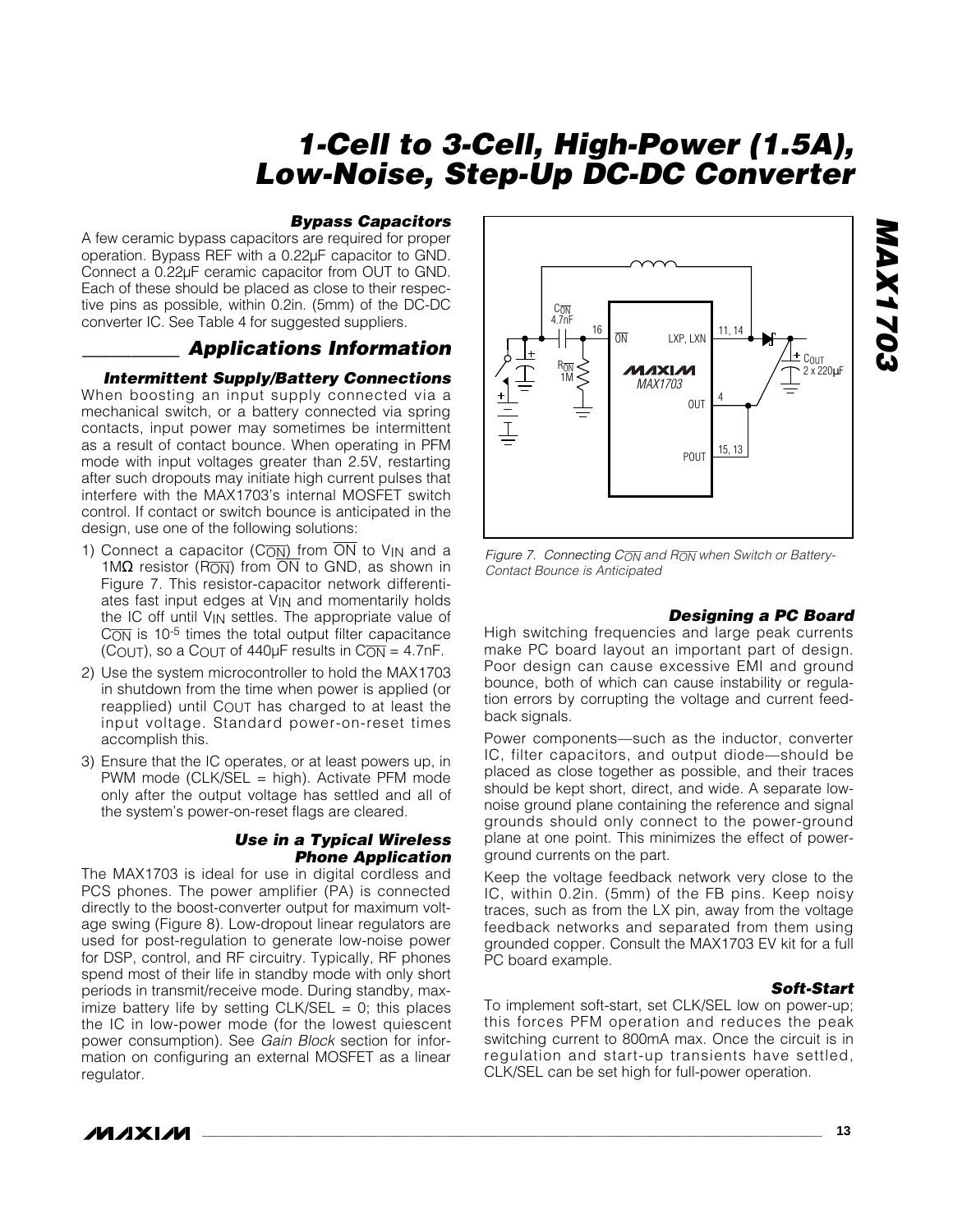



**\_\_\_\_\_\_\_\_\_\_\_\_\_\_\_\_\_\_\_Chip Information**

TRANSISTOR COUNT: 554 SUBSTRATE CONNECTED TO GND

Figure 8. Typical Phone Application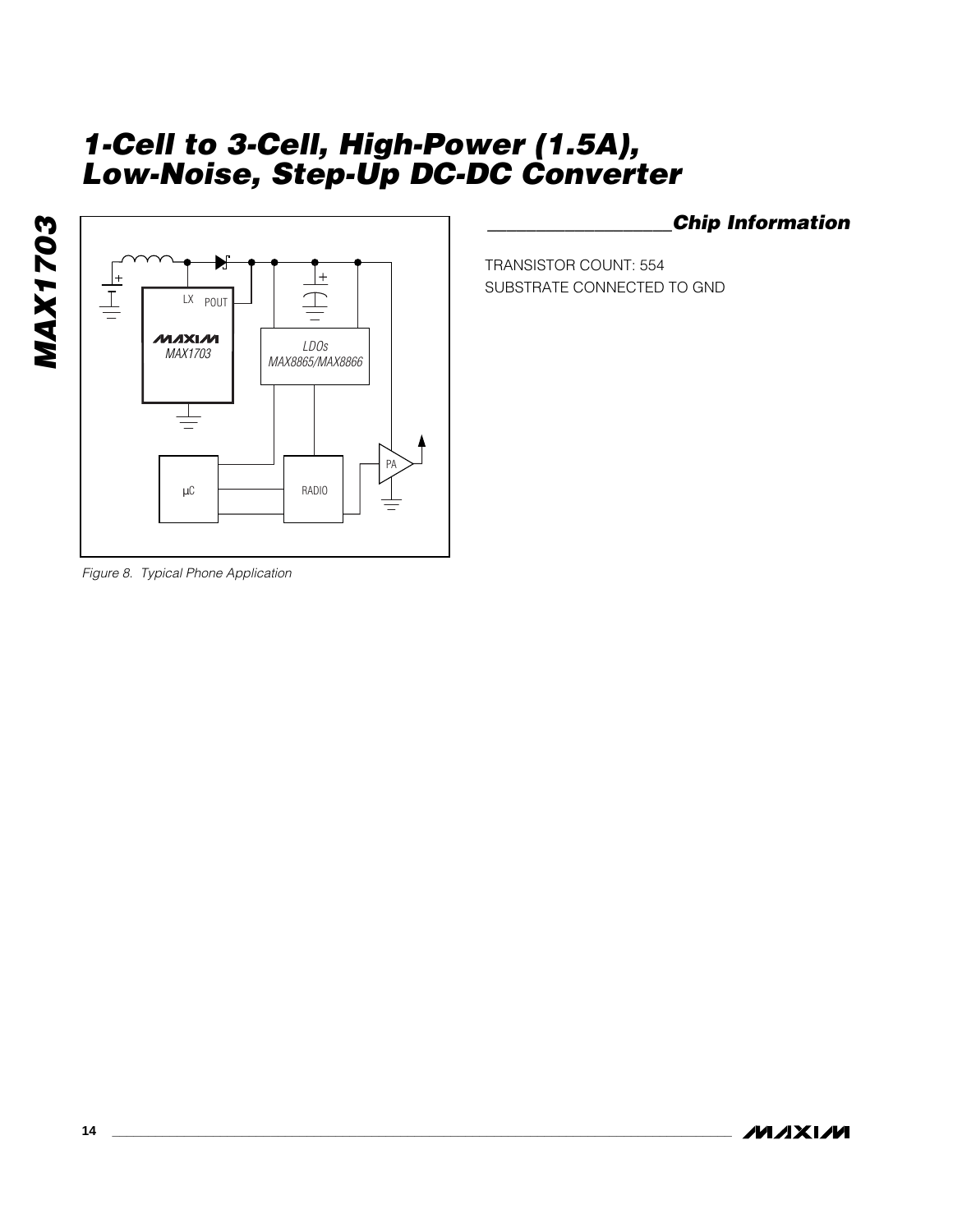# **\_\_\_\_\_\_\_\_\_\_\_\_\_\_\_\_\_\_\_\_\_\_\_\_\_\_\_\_\_\_\_\_\_\_\_\_\_\_\_\_\_\_\_\_\_\_\_\_\_\_\_\_\_\_\_\_Package Information**